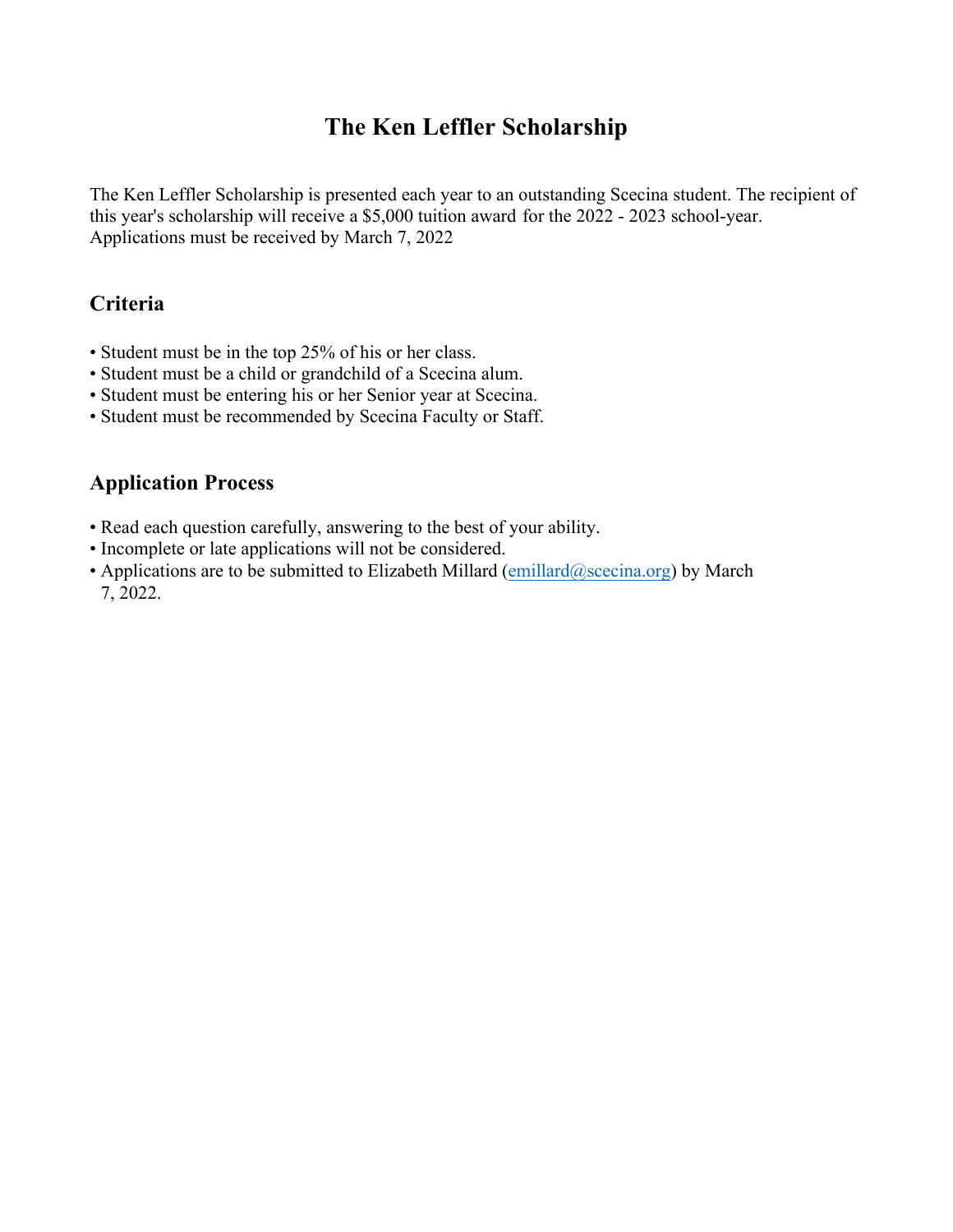## The Ken Leffler Scholarship<br>2022 Application

| Phone #: $\qquad \qquad$ Birthday:                                                |                              |
|-----------------------------------------------------------------------------------|------------------------------|
|                                                                                   |                              |
|                                                                                   |                              |
|                                                                                   |                              |
|                                                                                   |                              |
|                                                                                   |                              |
|                                                                                   | Graduation Year:             |
|                                                                                   |                              |
|                                                                                   |                              |
|                                                                                   |                              |
| Scecina Graduate? _____________________________Graduation Year: _________________ |                              |
| Married<br>Parents marital status:                                                | Divorced<br>$\Box$ Separated |
|                                                                                   |                              |
|                                                                                   |                              |
| Prizes, honors and awards received during high school:                            |                              |
|                                                                                   |                              |